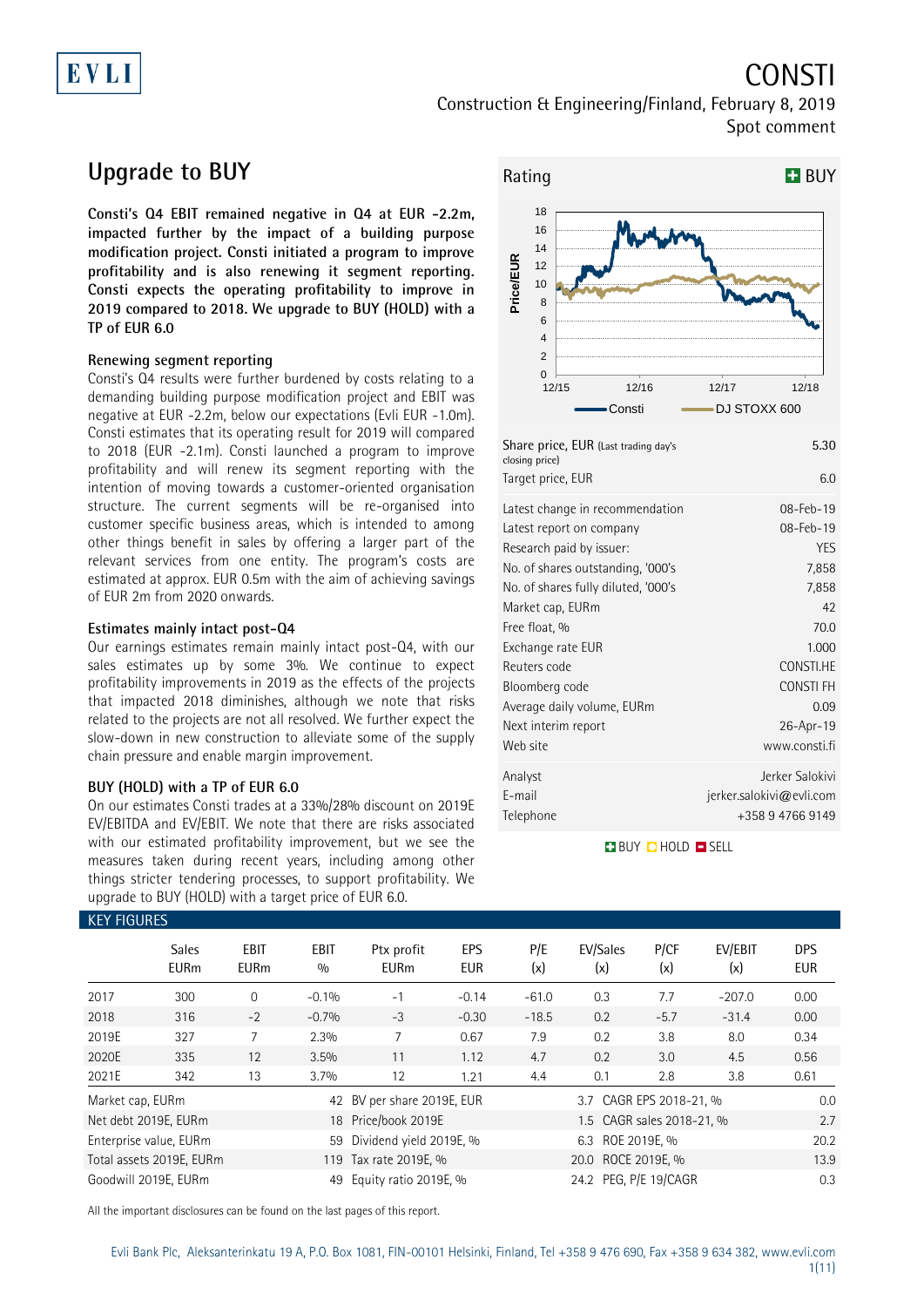Construction & Engineering/Finland, February 8, 2019 Spot comment

| Consti                             | 2017     | Q1/18   | 02/18    | Q3/18   | Q4/18   |         | 2018 01/'19E 02/'19E 03/'19E 04/'19E 2019E 2020E 2021E |         |          |                                   |         |         |         |
|------------------------------------|----------|---------|----------|---------|---------|---------|--------------------------------------------------------|---------|----------|-----------------------------------|---------|---------|---------|
| Net sales                          | 300.2    | 62.3    | 77.8     | 78.9    | 96.8    | 315.8   | 65.4                                                   | 83.0    | 82.8     | 96.2                              | 326.1   | 334.7   | 342.2   |
| change, %                          | 14.8%    | 8.7%    | $-1.3%$  | 1.4%    | 12.1%   | 5.2%    | 5.1%                                                   | 6.8%    | 4.9%     | $-0.6%$                           | 3.3%    | 2.6%    | 2.2%    |
| Operating profit                   | $-0.4$   | $-0.2$  | 1.7      | $-1.4$  | $-2.2$  | $-2.2$  | 0.2                                                    | 1.6     | 2.6      | 3.0                               | 7.4     | 11.8    | 12.5    |
| -margin, %                         | $-0.1\%$ | $-0.4%$ | $2.1\%$  | $-1.8%$ | $-2.3%$ | $-0.7%$ | 0.3%                                                   | 1.9%    | $3.1\%$  | 3.1%                              | 2.3%    | 3.5%    | 3.7%    |
| <b>Technical Building Services</b> | 2017     | Q1/18   | Q2/18    | Q3/18   | Q4/18   | 2018    | Q1/'19E Q2/'19E                                        |         |          | 03/'19E 04/'19E 2019E 2020E 2021E |         |         |         |
| Net sales                          | 116.1    | 25.0    | 28.0     | 25.0    | 31.0    | 108.9   | 25.1                                                   | 29.8    | 25.0     | 30.7                              | 110.6   | 112.6   | 114.8   |
| change, %                          | 11.8%    | $-4.2%$ | $-14.6%$ | $-3.0%$ | $-1.6%$ | $-6.2%$ | 0.5%                                                   | 6.5%    | $-0.1\%$ | $-0.8%$                           | 1.5%    | 1.8%    | 2.0%    |
| <b>Renovation Contracting</b>      | 2017     | Q1/18   | 02/18    | 03/18   | Q4/18   | 2018    | Q1/19E                                                 | Q2/'19E |          | 03/'19E 04/'19E 2019E 2020E 2021E |         |         |         |
| Net sales                          | 80.9     | 18.1    | 21.0     | 23.8    | 28.5    | 91.4    | 18.7                                                   | 23.0    | 24.8     | 28.0                              | 94.5    | 97.0    | 99.3    |
| change, %                          | 7.9%     | 13.3%   | 1.4%     | 11.2%   | 25.2%   | 13.0%   | 3.3%                                                   | 9.3%    | 4.3%     | $-1.6%$                           | 3.4%    | 2.6%    | 2.4%    |
| <b>Building Facades</b>            | 2017     | Q1/18   | Q2/18    | 03/18   | 04/18   | 2018    | Q1/19E                                                 | Q2/19E  |          | 03/'19E 04/'19E 2019E 2020E 2021E |         |         |         |
| Net sales                          | 113.9    | 21.7    | 33.2     | 34.1    | 42.5    | 131.5   | 24.7                                                   | 34.3    | 37.0     | 42.5                              | 137.0   | 141.1   | 144.6   |
| change, %                          | 28.6%    | 28.6%   | 20.5%    | $0.1\%$ | 19.9%   | 15.4%   | 13.7%                                                  | 3.1%    | 8.5%     | $0.0\%$                           | 4.2%    | $3.0\%$ | 2.5%    |
|                                    |          |         |          |         |         |         |                                                        |         |          |                                   |         |         |         |
| Parent comp. and elim.             | $-10.7$  | $-2.5$  | $-4.5$   | $-4.0$  | $-5.1$  | $-16.1$ | $-3.0$                                                 | $-4.0$  | $-4.0$   | $-5.0$                            | $-16.0$ | $-16.0$ | $-16.5$ |

|                                   | <b>MCAP</b> |        | EV/EBITDA |        |        | EV/EBIT |       |        | P/E    |       |
|-----------------------------------|-------------|--------|-----------|--------|--------|---------|-------|--------|--------|-------|
| <b>CONSTI PEER GROUP</b>          | <b>MEUR</b> | 19E    | 20E       | 21E    | 19E    | 20E     | 21E   | 19E    | 20E    | 21E   |
| YIT                               | 1110        | 7.2x   | 7.4x      | 7.3x   | 8.8x   | 9.3x    | 9.0x  | 8.2x   | 8.8x   | 8.8x  |
| lSRV Yhtiöt                       | 116         | 14.0x  | 11.5x     | 10.7x  | 16.5x  | 13.1x   | 12.3x | 12.4x  | 8.4x   | 7.1x  |
| Lehto Group                       | 267         | 5.9x   | 5.1x      | 5.0x   | 6.3x   | 5.4x    | 6.7x  | 6.9x   | 5.9x   | 7.5x  |
| Skanska                           | 6439        | 8.9x   | 8.5x      | 9.8x   | 11.5x  | 10.8x   | 12.6x | 12.7x  | 11.8x  | 14.6x |
| <b>NCC</b>                        | 1414        | 7.3x   | 5.8x      | 6.1x   | 11.1x  | 8.1x    | 8.6x  | 13.8x  | 9.9x   | 10.8x |
| Peab                              | 2143        | 8.6x   | 8.5x      | 7.3x   | 11.3x  | 11.2x   |       | 11.1x  | 11.0x  |       |
| JM                                | 1174        | 9.8x   | 9.7x      | 9.2x   | 10.0x  | 9.7x    | 9.2x  | 10.4x  | 10.2x  | 9.6x  |
| Veidekke                          | 1248        | 7.7x   | 7.2x      | 6.8x   | 11.2x  | 10.2x   | 9.7x  | 11.2x  | 10.3x  | 10.1x |
| <b>Caverion</b>                   | 712         | 7.6x   | 6.5x      | 5.9x   | 13.7x  | 10.1x   | 8.8x  | 16.5x  | 12.6x  | 10.9x |
| Bravida Holding                   | 1293        | 12.0x  | 11.7x     | 10.7x  | 12.3x  | 12.0x   | 11.8x | 14.2x  | 13.7x  | 11.6x |
| <b>MITIE Group</b>                | 528         | 5.5x   | 5.2x      |        | 7.2x   | 6.6x    |       | 7.0x   | 6.3x   |       |
| Peer Group Average                | 1724        | 8.6x   | 7.9x      | 7.9x   | 10.9x  | 9.7x    | 9.8x  | 11.3x  | 9.9x   | 10.1x |
| Peer Group Median                 | 1248        | 7.7x   | 7.4x      | 7.3x   | 11.2x  | 10.1x   | 9.2x  | 11.2x  | 10.2x  | 10.1x |
| Consti (Evli est.)                | 42          | 5.2x   | 3.3x      | 2.8x   | 8.0x   | 4.5x    | 3.8x  | 7.9x   | 4.7x   | 4.4x  |
| Consti prem./disc. to peer median |             | $-33%$ | $-56%$    | $-61%$ | $-28%$ | $-55%$  | -58%  | $-36%$ | $-54%$ | -58%  |

Source Bloomberg, Evli Research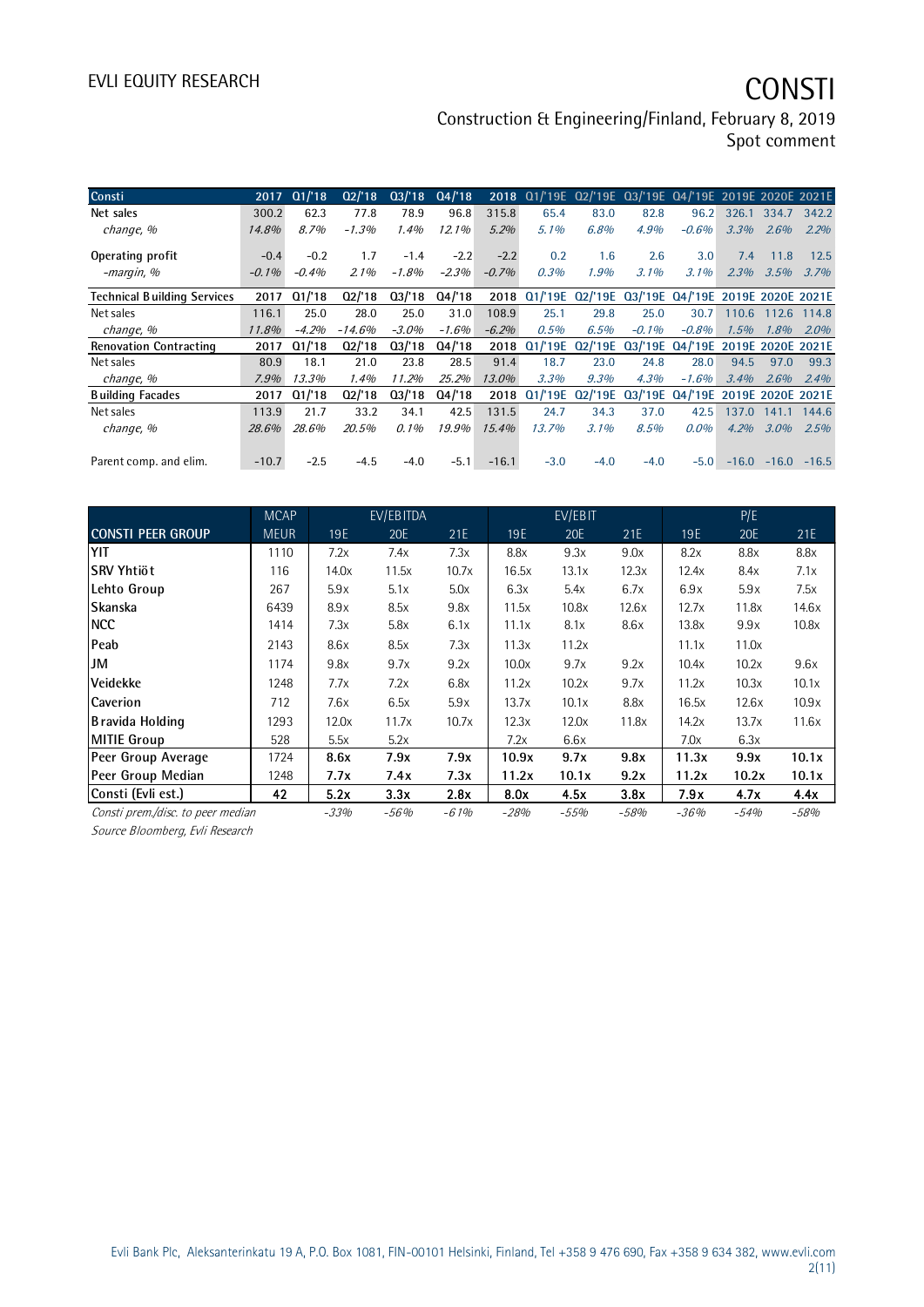# EVLI EQUITY RESEARCH **CONSTI**

### Construction & Engineering/Finland, February 8, 2019 Spot comment

| VALUATION RESULTS        | <b>BASE CASE DETAILS</b>    | <b>VALUATION ASSUMPTIONS</b> | ASSUMPTIONS FOR WACC           |      |
|--------------------------|-----------------------------|------------------------------|--------------------------------|------|
| Current share price      | 5.30 PV of Free Cash Flow   | 68 Long-term growth, %       | 1.0 Risk-free interest rate, % | 2.25 |
| DCF share value          | 13.59 PV of Horizon value   | 62 WACC, %                   | 8.6 Market risk premium, %     | 5.8  |
| Share price potential, % | 156.4 Unconsolidated equity | 0 Spread, %                  | 0.5 Debt risk premium, %       | 3.3  |
| Maximum value            | 14.8 Marketable securities  | 3 Minimum WACC, %            | 8.1 Equity beta coefficient    | 1.15 |
| Minimum value            | 12.6 Debt - dividend        | -27 Maximum WACC, %          | 9.1 Target debt ratio, %       | 30   |
| Horizon value, %         | 47.9 Value of stock         | 107 Nr of shares, Mn         | 7.9 Effective tax rate, %      | 20   |

| DCF valuation, EURm       | 2018     | 2019E       | 2020E        | 2021E    | 2022E    | 2023E    | 2024E       | 2025E       | 2026E       | 2027E    | 2028E       | Horizon |
|---------------------------|----------|-------------|--------------|----------|----------|----------|-------------|-------------|-------------|----------|-------------|---------|
| Net sales                 | 316      | 327         | 335          | 342      | 349      | 353      | 356         | 360         | 363         | 367      | 371         | 374     |
| Sales growth, %           | 5.2      | 3.7         | 2.2          | 2.2      | 2.0      | 1.0      | 1.0         | 1.0         | 1.0         | 1.0      | 1.0         | 1.0     |
| Operating income (EBIT)   | $-2$     | 7           | 12           | 13       | 14       | 14       | 14          | 14          | 15          | 15       | 13          | 13      |
| EBIT margin, %            | $-0.7$   | 2.3         | 3.5          | 3.7      | 4.0      | 4.0      | 4.0         | 4.0         | 4.0         | 4.0      | 3.5         | 3.5     |
| + Depreciation+amort.     |          | 4           | 4            | 5        | 5        | 5        | 5           | 5           | 5           | 5        | 5           |         |
| - Income taxes            |          | $-1$        | $-2$         | $-2$     | $-3$     | $-3$     | $-3$        | $-3$        | $-3$        | $-3$     | $-3$        |         |
| - Change in NWC           | $-7$     |             | $\Omega$     | $\Omega$ | $\Omega$ | $\Omega$ | $\Omega$    | $\Omega$    |             |          |             |         |
| NWC / Sales, %            | $-2.5$   | $-2.7$      | $-2.7$       | $-2.7$   | $-2.7$   | $-2.7$   | $-2.7$      | $-2.7$      | $-2.7$      | $-2.7$   | $-2.7$      |         |
| + Change in other liabs   |          | $\mathbf 0$ | 0            | 0        | 0        | $\Omega$ | 0           | 0           | $\mathbf 0$ | $\Omega$ |             |         |
| - Capital Expenditure     | $-5$     | $-4$        | $-5$         | $-5$     | $-5$     | $-5$     | $-5$        | $-5$        | $-5$        | $-5$     | $-5$        | $-5$    |
| Investments / Sales, %    | 1.6      | 1.4         | 1.4          | 1.4      | 1.4      | 1.4      | 1.4         | 1.4         | 1.4         | 1.4      | 1.4         | 1.4     |
| - Other items             | $\Omega$ | 0           | $\mathbf{0}$ | 0        | 0        | 0        | $\mathbf 0$ | $\mathbf 0$ | $\mathbf 0$ | $\Omega$ | $\mathbf 0$ |         |
| = Unlevered Free CF (FCF) | $-11$    | 6           | 10           | 10       | 11       | 11       | 11          | 12          | 12          | 12       | 11          | 141     |
| = Discounted FCF (DFCF)   |          | 6           | 8            | 8        | 8        | 8        | 7           | 7           | 6           | 6        | 5           | 62      |
|                           |          |             |              |          |          |          |             |             |             |          |             |         |
| = DFCF min WACC           |          | 6           | 8            | 8        | 8        | 8        | 7           | 7           | 6           | 6        | 5           | 70      |
| $=$ DFCF max WACC         |          | 6           | 8            | 8        | 8        |          |             | 6           | 6           | 5        | 4           | 56      |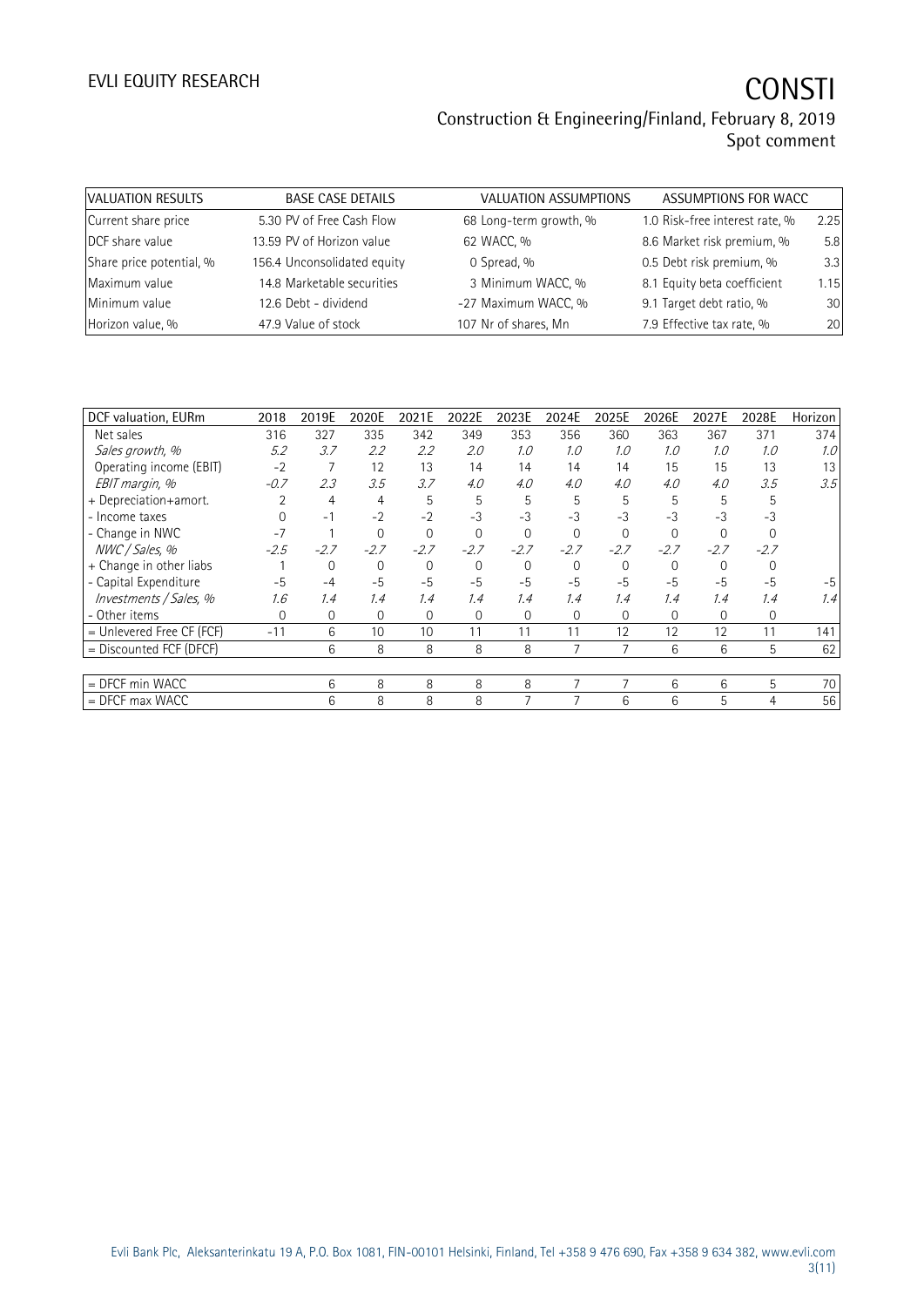# EVLI EQUITY RESEARCH **CONSTI**

### Construction & Engineering/Finland, February 8, 2019 Spot comment

| <b>INTERIM FIGURES</b>               |                     |                |              |              |          |              |                |                |                |                |       |       |
|--------------------------------------|---------------------|----------------|--------------|--------------|----------|--------------|----------------|----------------|----------------|----------------|-------|-------|
| EVLI ESTIMATES, EURm                 | 201801              | 201802         | 201803       | 201804       | 2018     | 2019Q1E      | 2019Q2E        | 2019Q3E        | 2019Q4E        | 2019E          | 2020E | 2021E |
| Net sales                            | 62                  | 78             | 79           | 97           | 316      | 65           | 83             | 83             | 96             | 327            | 335   | 342   |
| EBITDA                               | $\mathbf 0$         | $\overline{2}$ | $-1$         | $-2$         | $\Omega$ | $\mathbf{1}$ | 3              | $\overline{4}$ | 4              | 11             | 16    | 17    |
| EBITDA margin (%)                    | 0.3                 | 2.7            | $-1.3$       | $-1.8$       | $-0.1$   | 1.9          | 3.2            | 4.4            | 4.2            | 3.5            | 4.9   | 5.0   |
| <b>EBIT</b>                          | $\mathbf 0$         | $\overline{2}$ | $-1$         | $-2$         | $-2$     | $\mathbf 0$  | $\overline{2}$ | 3              | 3              | 7              | 12    | 13    |
| EBIT margin (%)                      | $-0.4$              | 2.2            | $-1.8$       | $-2.2$       | $-0.7$   | 0.3          | 1.9            | 3.1            | 3.1            | 2.3            | 3.5   | 3.7   |
| Net financial items                  | $\Omega$            | $\mathbf 0$    | $\mathbf{0}$ | $\mathbf{0}$ | $-1$     | $\Omega$     | $\Omega$       | 0              | $\Omega$       | $-1$           | $-1$  | $-1$  |
| Pre-tax profit                       | 0                   | $\overline{2}$ | $-2$         | $-2$         | $-3$     | $\mathbf 0$  | 1              | $\overline{2}$ | 3              | 7              | 11    | 12    |
| Tax                                  | $\Omega$            | $\Omega$       | $\mathbf{0}$ | $\mathbf{0}$ | 1        | $\mathbf 0$  | $\Omega$       | $\mathbf 0$    | $-1$           | $-1$           | $-2$  | $-2$  |
| Tax rate (%)                         | 18.9                | 19.7           | 20.0         | 17.4         | 17.9     | 20.0         | 20.0           | 20.0           | 20.0           | 20.0           | 20.0  | 20.0  |
| Net profit                           | $\mathbf 0$         | $\mathbf{1}$   | $-1$         | $-2$         | $-2$     | $\mathbf 0$  | $\mathbf{1}$   | $\overline{2}$ | $\overline{2}$ | 5              | 9     | 10    |
| EPS                                  | $-0.04$             | 0.16           | $-0.17$      | $-0.25$      | $-0.30$  | 0.00         | 0.14           | 0.24           | 0.29           | 0.67           | 1.12  | 1.21  |
| EPS adjusted (diluted no. of shares) | $-0.04$             | 0.16           | $-0.17$      | $-0.25$      | $-0.30$  | 0.00         | 0.14           | 0.24           | 0.29           | 0.67           | 1.12  | 1.21  |
| Dividend per share                   | 0.00                | 0.00           | 0.00         | 0.00         | 0.00     | 0.00         | 0.00           | 0.00           | 0.00           | 0.34           | 0.56  | 0.61  |
| SALES, EURm                          |                     |                |              |              |          |              |                |                |                |                |       |       |
| <b>Technical Building Services</b>   | 25                  | 28             | 25           | 31           | 109      | 25           | 30             | 25             | 31             | 111            | 113   | 115   |
| Renovation                           | 18                  | 21             | 24           | 28           | 91       | 19           | 23             | 25             | 28             | 95             | 97    | 99    |
| <b>Building Facades</b>              | 22                  | 33             | 34           | 42           | 131      | 25           | 34             | 37             | 42             | 138            | 141   | 145   |
| Elimination                          | $-2$                | $-4$           | $-4$         | $-5$         | $-16$    | $-3$         | $-4$           | $-4$           | $-5$           | $-16$          | $-16$ | $-16$ |
| Total                                | 62                  | 78             | 79           | 97           | 316      | 65           | 83             | 83             | 96             | 327            | 335   | 342   |
| SALES GROWTH, Y/Y %                  |                     |                |              |              |          |              |                |                |                |                |       |       |
| Technical Building Services          | $-4.2$              | $-14.6$        | $-3.0$       | $-1.6$       | $-6.2$   | 0.5          | 6.5            | $-0.1$         | $-0.8$         | 1.5            | 1.8   | 2.0   |
| Renovation                           | 13.3                | 1.4            | 11.2         | 25.2         | 13.0     | 3.3          | 9.3            | 4.3            | $-1.6$         | 3.4            | 2.6   | 2.4   |
| <b>Building Facades</b>              | 28.6                | 20.5           | 0.1          | 19.9         | 15.4     | 13.7         | 3.1            | 8.5            | 0.0            | 5.2            | 2.0   | 2.5   |
| Elimination                          | 53.0                | 97.5           | 15.1         | 53.8         | 50.4     | 22.0         | $-10.2$        | 0.1            | $-2.7$         | $-0.3$         | 0.0   | 3.1   |
| Total                                | 8.7                 | $-1.3$         | 1.4          | 12.1         | 5.2      | 5.1          | 6.8            | 4.9            | $-0.6$         | 3.7            | 2.2   | 2.2   |
| EBIT, EURm                           |                     |                |              |              |          |              |                |                |                |                |       |       |
| Group                                | $\mathbf 0$         | $\overline{2}$ | $-1$         | $-2$         | $-2$     | $\mathbf{0}$ | $\overline{2}$ | 3              | 3              | $\overline{7}$ | 12    | 13    |
| Total                                | $\mathsf{O}\xspace$ | $\overline{2}$ | $-1$         | $-2$         | $-2$     | $\mathbf{0}$ | $\overline{2}$ | 3              | 3              | $\overline{7}$ | 12    | 13    |
| EBIT margin, %                       |                     |                |              |              |          |              |                |                |                |                |       |       |
| Total                                | $-0.4$              | 2.2            | $-1.8$       | $-2.2$       | $-0.7$   | 0.3          | 1.9            | 3.1            | 3.1            | 2.3            | 3.5   | 3.7   |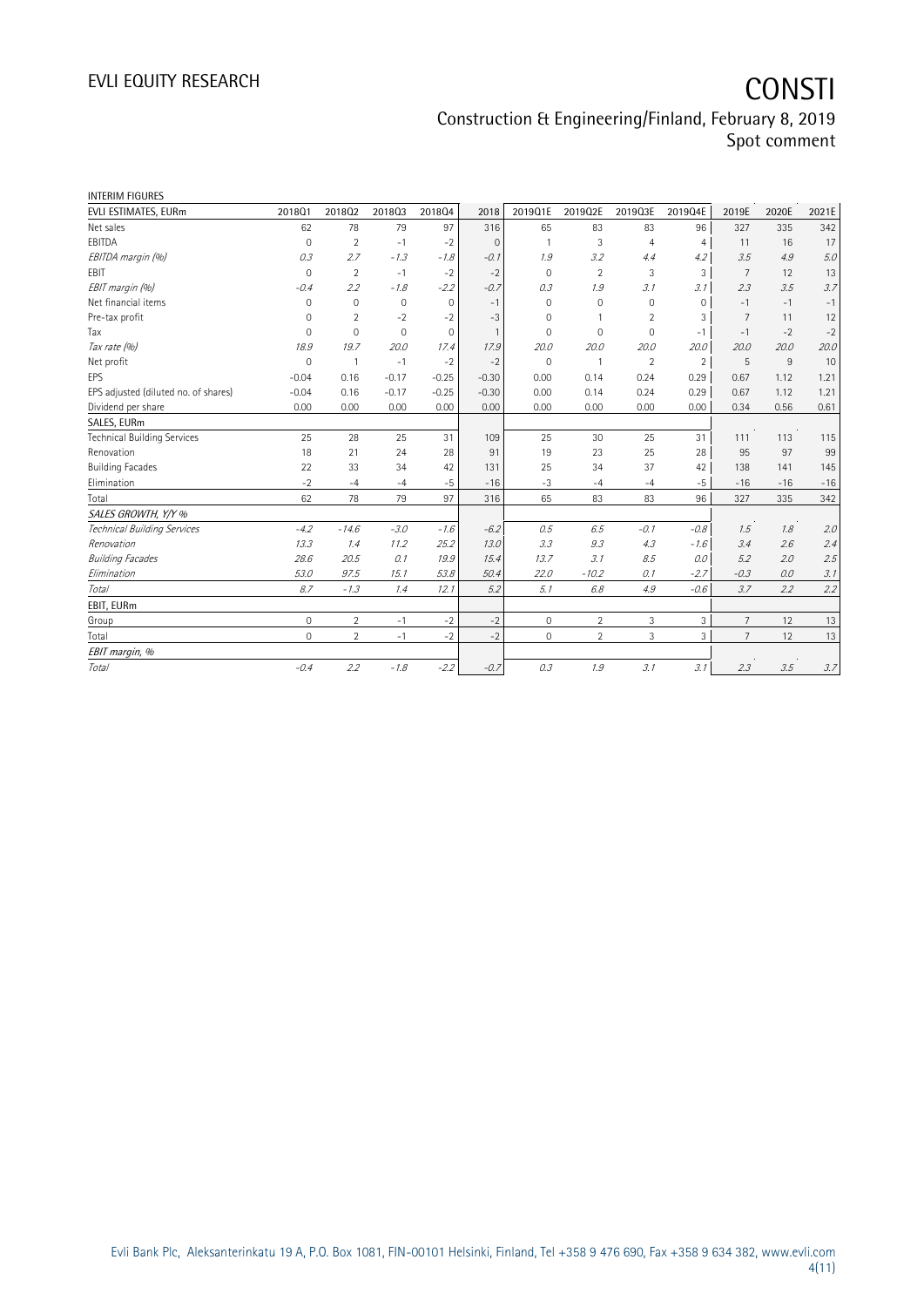# EVLI EQUITY RESEARCH **CONSTI**

### Construction & Engineering/Finland, February 8, 2019 Spot comment

| <b>INCOME STATEMENT, EURm</b>            | 2014                       | 2015              | 2016                      | 2017                        | 2018                          | 2019E                               | 2020E                                                                                                                                                                                                                                                                                                                                                                                                                                                     | 2021E                      |
|------------------------------------------|----------------------------|-------------------|---------------------------|-----------------------------|-------------------------------|-------------------------------------|-----------------------------------------------------------------------------------------------------------------------------------------------------------------------------------------------------------------------------------------------------------------------------------------------------------------------------------------------------------------------------------------------------------------------------------------------------------|----------------------------|
| Sales                                    | 216                        | 256               | 262                       | 300                         | 316                           | 327                                 | 335                                                                                                                                                                                                                                                                                                                                                                                                                                                       | 342                        |
| Sales growth (%)                         | 25.6                       | 18.6              | 2.1                       | 14.8                        | 5.2                           | 3.7                                 | 2.2                                                                                                                                                                                                                                                                                                                                                                                                                                                       | 2.2                        |
| Costs                                    | $-206$                     | $-244$            | $-248$                    | $-298$                      | $-316$                        | $-316$                              | $-318$                                                                                                                                                                                                                                                                                                                                                                                                                                                    | $-325$                     |
| Reported EBITDA                          | 10                         | 13                | 13                        | $\overline{2}$              | $\mathsf{O}\xspace$           | 11                                  | 16                                                                                                                                                                                                                                                                                                                                                                                                                                                        | 17                         |
| Extraordinary items in EBITDA            | 0                          | $\mathbf 0$       | $\mathbf 0$               | $\mathbf 0$                 | $\mathbf 0$                   | $\mathsf{O}\xspace$                 | $\mathbf 0$                                                                                                                                                                                                                                                                                                                                                                                                                                               | $\mathbf 0$                |
| EBITDA margin (%)                        | 4.5                        | 4.9               | 5.0                       | 0.6                         | $-0.1$                        | 3.5                                 | 4.9                                                                                                                                                                                                                                                                                                                                                                                                                                                       | 5.0                        |
| Depreciation                             | $-2$                       | $-2$              | $-2$                      | $-2$                        | $-2$                          | $-4$                                | $-4$                                                                                                                                                                                                                                                                                                                                                                                                                                                      | $-5$                       |
| EBITA                                    | 8                          | 11                | 11                        | $\mathbf 0$                 | $-2$                          | $\overline{7}$                      | 12                                                                                                                                                                                                                                                                                                                                                                                                                                                        | 13                         |
| Goodwill amortization / writedown        | $\mathsf{O}\xspace$        | $\mathbf 0$       | $\mathbf 0$               | 0                           | $\mathbf 0$                   | $\mathsf{O}\xspace$                 | $\mathbf 0$                                                                                                                                                                                                                                                                                                                                                                                                                                               | $\mathbf 0$                |
| Reported EBIT                            | 8                          | 11                | 11                        | $\mathbf 0$                 | $-2$                          | $\overline{7}$                      | 12                                                                                                                                                                                                                                                                                                                                                                                                                                                        | 13                         |
| EBIT margin (%)                          | 3.6                        | 4.1               | 4.2                       | $-0.1$                      | $-0.7$                        | 2.3                                 | 3.5                                                                                                                                                                                                                                                                                                                                                                                                                                                       | 3.7                        |
| Net financials                           | $-5$                       | $-4$              | $-1$                      | $-1$                        | $-1$                          | $-1$                                | $-1$                                                                                                                                                                                                                                                                                                                                                                                                                                                      | $-1$                       |
| Pre-tax profit                           | 3                          | $\,6$             | 10                        | $-1$                        | $-3$                          | $\overline{7}$                      | 11                                                                                                                                                                                                                                                                                                                                                                                                                                                        | 12                         |
| Extraordinary items                      | $\mathsf{O}\xspace$        | $-2$              | $\mathbf 0$               | $\mathbf 0$                 | $\mathbf 0$                   | $\mathsf{O}\xspace$                 | $\mathbf 0$                                                                                                                                                                                                                                                                                                                                                                                                                                               | $\mathbf 0$                |
| Taxes                                    | $-1$                       | $-1$              | $-2$                      | $\mathbf 0$                 | $\mathbf{1}$                  | $-1$                                | $-2$                                                                                                                                                                                                                                                                                                                                                                                                                                                      | $-2$                       |
| Minority shares                          | 0                          | $\mathbb O$       | $\mathbf 0$               | $\mathbf 0$                 | $\mathbf 0$                   | $\mathbb O$                         | $\mathbf 0$                                                                                                                                                                                                                                                                                                                                                                                                                                               | $\mathbf 0$                |
| Net profit                               | $\overline{2}$             | 3                 | 8                         | $-1$                        | $-2$                          | 5                                   | 9                                                                                                                                                                                                                                                                                                                                                                                                                                                         | 10                         |
| <b>BALANCE SHEET, EURm</b>               |                            |                   |                           |                             |                               |                                     |                                                                                                                                                                                                                                                                                                                                                                                                                                                           |                            |
| Assets                                   |                            |                   |                           |                             |                               |                                     |                                                                                                                                                                                                                                                                                                                                                                                                                                                           |                            |
| Fixed assets                             | 7                          | 6                 | 6                         | 5                           | 8                             | 9                                   | 9                                                                                                                                                                                                                                                                                                                                                                                                                                                         | 9                          |
| % of sales                               | $\ensuremath{\mathcal{S}}$ | $\overline{2}$    | $\mathcal{D}$             | $\mathfrak z$               | $\ensuremath{\mathcal{S}}$    | $\mathcal{I}% _{G}$                 | $\mathcal{I}% _{G}=\mathcal{I}_{G}=\mathcal{I}_{G}=\mathcal{I}_{G}=\mathcal{I}_{G}=\mathcal{I}_{G}=\mathcal{I}_{G}=\mathcal{I}_{G}=\mathcal{I}_{G}=\mathcal{I}_{G}=\mathcal{I}_{G}=\mathcal{I}_{G}=\mathcal{I}_{G}=\mathcal{I}_{G}=\mathcal{I}_{G}=\mathcal{I}_{G}=\mathcal{I}_{G}=\mathcal{I}_{G}=\mathcal{I}_{G}=\mathcal{I}_{G}=\mathcal{I}_{G}=\mathcal{I}_{G}=\mathcal{I}_{G}=\mathcal{I}_{G}=\mathcal{I}_{G}=\mathcal{I}_{G}=\mathcal{I}_{G}=\math$ | $\ensuremath{\mathcal{S}}$ |
| Goodwill                                 | 44                         | 43                | 44                        | 49                          | 49                            | 49                                  | 49                                                                                                                                                                                                                                                                                                                                                                                                                                                        | 49                         |
| % of sales                               | 20                         | 17                | 17                        | 16                          | 15                            | 15                                  | 15                                                                                                                                                                                                                                                                                                                                                                                                                                                        | 14                         |
| Inventory                                | $\mathbf{1}$               | $\mathbf{1}$      | $\mathbf{1}$              | $\mathbf{1}$                | $\mathbf{1}$                  | $\mathbf{1}$                        | 1                                                                                                                                                                                                                                                                                                                                                                                                                                                         | $\mathbf{1}$               |
| % of sales                               | 0                          | 0                 | 0                         | 0                           | 0                             | 0                                   | 0                                                                                                                                                                                                                                                                                                                                                                                                                                                         | 0                          |
| Receivables                              | 35                         | 36                | 39                        | 36                          | 53                            | 49                                  | 50                                                                                                                                                                                                                                                                                                                                                                                                                                                        | 51                         |
| % of sales                               | 16                         | 14                | 15                        | 12                          | 17                            | 15                                  | 15                                                                                                                                                                                                                                                                                                                                                                                                                                                        | 15                         |
| Liquid funds                             | 10                         | $\overline{4}$    | 9                         | 10                          | 3                             | 10                                  | 11                                                                                                                                                                                                                                                                                                                                                                                                                                                        | 11                         |
| % of sales                               | 5                          | $\overline{2}$    | $\overline{4}$            | 3                           | $\mathcal I$                  | $\mathcal{S}_{\mathcal{S}}$         | 3                                                                                                                                                                                                                                                                                                                                                                                                                                                         | $\ensuremath{\mathcal{S}}$ |
| Total assets<br>Liabilities              | 96                         | 91                | 98                        | 101                         | 115                           | 119                                 | 120                                                                                                                                                                                                                                                                                                                                                                                                                                                       | 122                        |
|                                          |                            | 25                | 30                        | 25                          | 23                            |                                     | 35                                                                                                                                                                                                                                                                                                                                                                                                                                                        | 40                         |
| Equity                                   | $\mathbf{1}$               |                   |                           |                             |                               | 29                                  |                                                                                                                                                                                                                                                                                                                                                                                                                                                           |                            |
| % of sales<br>Deferred taxes             | 0<br>0                     | 10<br>$\mathbf 0$ | 11<br>$\mathsf{O}\xspace$ | 8<br>$\mathbf 0$            | $\overline{z}$<br>$\mathbf 0$ | $\mathcal G$<br>$\mathsf{O}\xspace$ | 10<br>$\mathbf 0$                                                                                                                                                                                                                                                                                                                                                                                                                                         | 12<br>$\mathbf 0$          |
| % of sales                               | 0                          | 0                 | 0                         | 0                           | 0                             | 0                                   | 0                                                                                                                                                                                                                                                                                                                                                                                                                                                         | 0                          |
|                                          |                            | 21                | 21                        | 22                          | 27                            | 28                                  | 22                                                                                                                                                                                                                                                                                                                                                                                                                                                        | 17                         |
| Interest bearing debt<br>% of sales      | 55<br>25                   | 8                 | 8                         | $\overline{7}$              | 8                             | 9                                   | $\overline{z}$                                                                                                                                                                                                                                                                                                                                                                                                                                            | 5                          |
| Non-interest bearing current liabilities | 40                         | 43                | 46                        | 52                          | 62                            | 59                                  | 60                                                                                                                                                                                                                                                                                                                                                                                                                                                        | 61                         |
| % of sales                               | 18                         | 17                | 18                        | 17                          | 20                            | 18                                  | 18                                                                                                                                                                                                                                                                                                                                                                                                                                                        | 18                         |
| Other interest free debt                 | 0                          | $\mathbf 0$       | $\mathbf 0$               | $\mathbf 0$                 | $\mathbf 0$                   | $\mathbb O$                         | $\mathbf 0$                                                                                                                                                                                                                                                                                                                                                                                                                                               | $\mathbf 0$                |
| % of sales                               | 0                          | 0                 | 0                         | 0                           | 0                             | 0                                   | О                                                                                                                                                                                                                                                                                                                                                                                                                                                         | $\mathcal O$               |
| <b>Total liabilities</b>                 | 96                         | 91                | 98                        | 101                         | 115                           | 119                                 | 120                                                                                                                                                                                                                                                                                                                                                                                                                                                       | 122                        |
| CASH FLOW, EURm                          |                            |                   |                           |                             |                               |                                     |                                                                                                                                                                                                                                                                                                                                                                                                                                                           |                            |
| + EBITDA                                 | 10                         | 13                | 13                        | $\sqrt{2}$                  | $\mathbf 0$                   | 11                                  | 16                                                                                                                                                                                                                                                                                                                                                                                                                                                        | 17                         |
|                                          |                            |                   |                           |                             |                               |                                     |                                                                                                                                                                                                                                                                                                                                                                                                                                                           |                            |
| - Net financial items<br>- Taxes         | $-5$<br>0                  | $-4$<br>$-1$      | $-1$<br>$-2$              | $-1$<br>$\mathsf{O}\xspace$ | $-1$<br>$\mathbf 0$           | $-1$<br>-1                          | $-1$<br>$-2$                                                                                                                                                                                                                                                                                                                                                                                                                                              | $-1$<br>$-2$               |
| - Increase in Net Working Capital        | 8                          | $\overline{2}$    | $\mathbb O$               | 8                           | $-7$                          | $\mathbf{1}$                        | $\mathbf 0$                                                                                                                                                                                                                                                                                                                                                                                                                                               | $\mathbf 0$                |
| $+/-$ Other                              | 0                          | $-2$              | $\mathsf{O}\xspace$       | $-1$                        | $\mathbf 0$                   | $\mathsf{O}\xspace$                 | $\mathbf 0$                                                                                                                                                                                                                                                                                                                                                                                                                                               | $\mathbf 0$                |
| = Cash flow from operations              | 12                         | $\overline{7}$    | 11                        | 9                           | -8                            | 10                                  | 13                                                                                                                                                                                                                                                                                                                                                                                                                                                        | 14                         |
| - Capex                                  | $-2$                       | $-1$              | $-3$                      | $-1$                        | $-5$                          | $-4$                                | $-5$                                                                                                                                                                                                                                                                                                                                                                                                                                                      | $-5$                       |
| - Acquisitions                           | 0                          | $\mathbf 0$       | $\mathsf{O}\xspace$       | $-4$                        | $\mathbf 0$                   | $\mathbb O$                         | $\mathbf 0$                                                                                                                                                                                                                                                                                                                                                                                                                                               | $\mathbf 0$                |
| + Divestments                            | 0                          | $\mathbf 0$       | $\mathsf{O}\xspace$       | $\mathbf 0$                 | $\mathbf 0$                   | $\mathsf{O}\xspace$                 | $\mathbf 0$                                                                                                                                                                                                                                                                                                                                                                                                                                               | $\mathsf{O}\xspace$        |
| $=$ Net cash flow                        | 9                          | 6                 | 8                         | 3                           | $-13$                         | $\,6$                               | 9                                                                                                                                                                                                                                                                                                                                                                                                                                                         | 10                         |
| +/- Change in interest-bearing debt      | $-1$                       | $-33$             | $\mathsf{O}\xspace$       | $\mathsf{O}\xspace$         | 5                             | $\mathbf{1}$                        | $-6$                                                                                                                                                                                                                                                                                                                                                                                                                                                      | $-5$                       |
| +/- New issues/buybacks                  | $\mathsf{O}\xspace$        | 21                | $\mathbf 0$               | 1                           | $\mathbf 0$                   | $\mathsf{O}\xspace$                 | $\mathbf 0$                                                                                                                                                                                                                                                                                                                                                                                                                                               | $\mathbf 0$                |
| - Paid dividend                          | 0                          | $\mathbb O$       | $-3$                      | $-4$                        | $\mathbf 0$                   | $\mathbb O$                         | $-3$                                                                                                                                                                                                                                                                                                                                                                                                                                                      | $-4$                       |
| +/- Change in loan receivables           | $\mathbf{1}$               | $\mathbf 0$       | $\mathsf{O}\xspace$       | 1                           | $\mathbf{1}$                  | $\mathbb O$                         | $\bf 0$                                                                                                                                                                                                                                                                                                                                                                                                                                                   | $\mathbb O$                |
| Change in cash                           | $\,9$                      | $-6$              | 5                         | $\mathbf{1}$                | $-6$                          | $\overline{7}$                      | $\mathbb O$                                                                                                                                                                                                                                                                                                                                                                                                                                               | $\mathsf{O}\xspace$        |
|                                          |                            |                   |                           |                             |                               |                                     |                                                                                                                                                                                                                                                                                                                                                                                                                                                           |                            |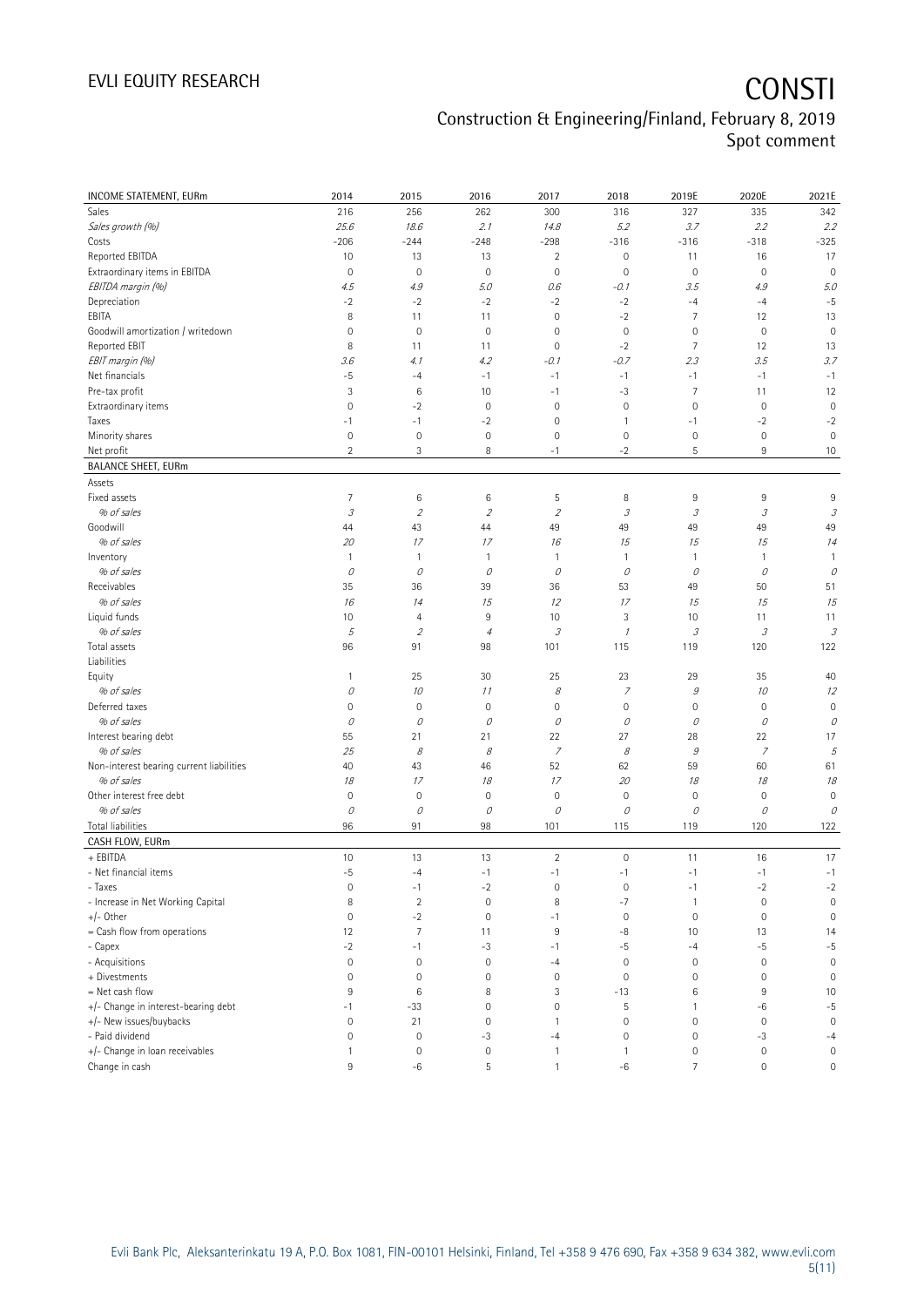## EVLI EQUITY RESEARCH **CONSTI** Construction & Engineering/Finland, February 8, 2019 Spot comment

| <b>KEY FIGURES</b>                                                    | 2015           | 2016        | 2017           | 2018        | 2019E          | 2020E   | 2021E           |
|-----------------------------------------------------------------------|----------------|-------------|----------------|-------------|----------------|---------|-----------------|
| M-cap                                                                 | 73             | 112         | 66             | 43          | 42             | 42      | 42              |
| Net debt                                                              | 17             | 12          | 12             | 24          | 18             | 11      | $6\phantom{1}6$ |
| Enterprise value                                                      | 91             | 125         | 78             | 67          | 59             | 53      | 48              |
| Sales                                                                 | 256            | 262         | 300            | 316         | 327            | 335     | 342             |
| EBITDA                                                                | 13             | 13          | $\sqrt{2}$     | $\mathbb O$ | 11             | 16      | 17              |
| EBIT                                                                  | 11             | 11          | $\overline{0}$ | $-2$        | $\overline{7}$ | 12      | 13              |
| Pre-tax                                                               | $\,6$          | 10          | $-1$           | $-3$        | $\overline{7}$ | 11      | 12              |
| Earnings                                                              | $\overline{5}$ | 8           | $-1$           | $-2$        | 5              | $9\,$   | 10              |
| Book value                                                            | 25             | 30          | 25             | 23          | 29             | 35      | 40              |
| Valuation multiples                                                   |                |             |                |             |                |         |                 |
| EV/sales                                                              | 0.4            | 0.5         | 0.3            | 0.2         | 0.2            | 0.2     | 0.1             |
| EV/EBITDA                                                             | 7.2            | 9.5         | 45.3           | $-144.0$    | 5.2            | 3.3     | 2.8             |
| EV/EBITA                                                              | 8.6            | 11.4        | $-207.0$       | $-31.4$     | 8.0            | 4.5     | 3.8             |
| EV/EBIT                                                               | 8.6            | 11.4        | $-207.0$       | $-31.4$     | 8.0            | 4.5     | 3.8             |
| EV/operating cash flow                                                | 7.0            | 10.8        | 9.1            | $-8.8$      | 5.5            | 3.8     | 3.2             |
| EV/cash earnings                                                      | 12.4           | 11.9        | 273.3          | $-54.9$     | 6.3            | 4.0     | 3.4             |
| P/E                                                                   | 13.6           | 14.1        | $-61.0$        | $-18.5$     | 7.9            | 4.7     | 4.4             |
| P/E excl. goodwill                                                    | 13.6           | 14.1        | $-61.0$        | $-18.5$     | 7.9            | 4.7     | 4.4             |
| P/B                                                                   | 3.0            | 3.8         | 2.6            | 1.8         | 1.5            | 1.2     | 1.0             |
| P/sales                                                               | 0.3            | 0.4         | 0.2            | 0.1         | 0.1            | 0.1     | 0.1             |
| P/CF                                                                  | 5.7            | 9.7         | 7.7            | $-5.7$      | 3.8            | 3.0     | 2.8             |
| Target EV/EBIT                                                        | 0.0            | 0.0         | 0.0            | 0.0         | 8.8            | 5.0     | 4.3             |
| Target P/E                                                            | 0.0            | 0.0         | $0.0$          | 0.0         | 8.9            | 5.3     | 4.9             |
| Target P/B                                                            | 0.0            | 0.0         | 0.0            | 0.0         | 1.6            | 1.4     | 1.2             |
| Per share measures                                                    |                |             |                |             |                |         |                 |
| Number of shares                                                      | 7,615          | 7,621       | 7,621          | 7,858       | 7,858          | 7,858   | 7,858           |
| Number of shares (diluted)                                            | 7,615          | 7,621       | 7,621          | 7,858       | 7,858          | 7,858   | 7,858           |
| EPS                                                                   | 0.70           | 1.05        | $-0.14$        | $-0.30$     | 0.67           | 1.12    | 1.21            |
| EPS excl. goodwill                                                    | 0.70           | 1.05        | $-0.14$        | $-0.30$     | 0.67           | 1.12    | 1.21            |
| Cash EPS                                                              | 0.96           | 1.38        | 0.04           | $-0.15$     | 1.19           | 1.69    | 1.79            |
| Operating cash flow per share                                         | 1.69           | 1.52        | 1.12           | $-0.97$     | 1.39           | 1.79    | 1.88            |
| Capital employed per share                                            | 5.51           | 5.48        | 4.90           | 5.98        | 5.91           | 5.90    | 5.89            |
| Book value per share                                                  | 3.22           | 3.89        | 3.32           | 2.98        | 3.65           | 4.44    | 5.09            |
| Book value excl. goodwill                                             | $-2.49$        | $-1.90$     | $-3.06$        | $-3.21$     | $-2.53$        | $-1.75$ | $-1.10$         |
| Dividend per share                                                    | 0.39           | 0.54        | 0.00           | 0.00        | 0.34           | 0.56    | 0.61            |
| Dividend payout ratio, %                                              | 55.4           | 51.5        | 0.0            | 0.0         | 50.0           | 50.0    | 50.0            |
| Dividend yield, %                                                     | 4.1            | 3.7         | 0.0            | 0.0         | 6.3            | 10.6    | 11.4            |
| Efficiency measures                                                   |                |             |                |             |                |         |                 |
| ROE                                                                   | 42.8           | 29.5        | $-3.9$         | $-9.6$      | 20.2           | 27.7    | 25.5            |
| ROCE                                                                  | 21.0           | 22.7        | $-0.6$         | $-4.2$      | 13.9           | 20.9    | 22.1            |
| Financial ratios                                                      |                |             |                |             |                |         |                 |
| Capex/sales, %                                                        | 0.5            | 1.0         | 1.7            | 1.6         | 1.4            | 1.4     | 1.4             |
|                                                                       | 66.0           | 87.6        | 36.4           | 302.9       | 108.5          | 102.1   | 102.1           |
| Capex/depreciation excl. goodwill,%<br>Net debt/EBITDA, book-weighted | 1.4            | 0.9         | 7.0            | $-50.8$     | 1.5            | 0.7     | 0.4             |
| Debt/equity, market-weighted                                          | 0.3            | 0.2         | 0.3            | 0.6         | 0.7            | 0.5     | 0.4             |
|                                                                       |                |             | 28.8           | 24.9        | 24.2           | 29.0    | 32.9            |
| Equity ratio, book-weighted                                           | 31.4           | 34.8        | 0.48           |             |                |         |                 |
| Gearing                                                               | 0.71<br>890    | 0.41<br>935 |                | 1.01        | 0.62<br>1,077  | 0.33    | 0.16<br>1,099   |
| Number of employees, average                                          |                |             | 1,079          | 1,046       |                | 1,088   |                 |
| Sales per employee, EUR                                               | 287,810        | 279,704     | 278,222        | 301,875     | 303,950        | 307,585 | 311,364         |
| EBIT per employee, EUR                                                | 11,819         | 11,708      | $-347$         | $-2,032$    | 6,858          | 10,844  | 11,374          |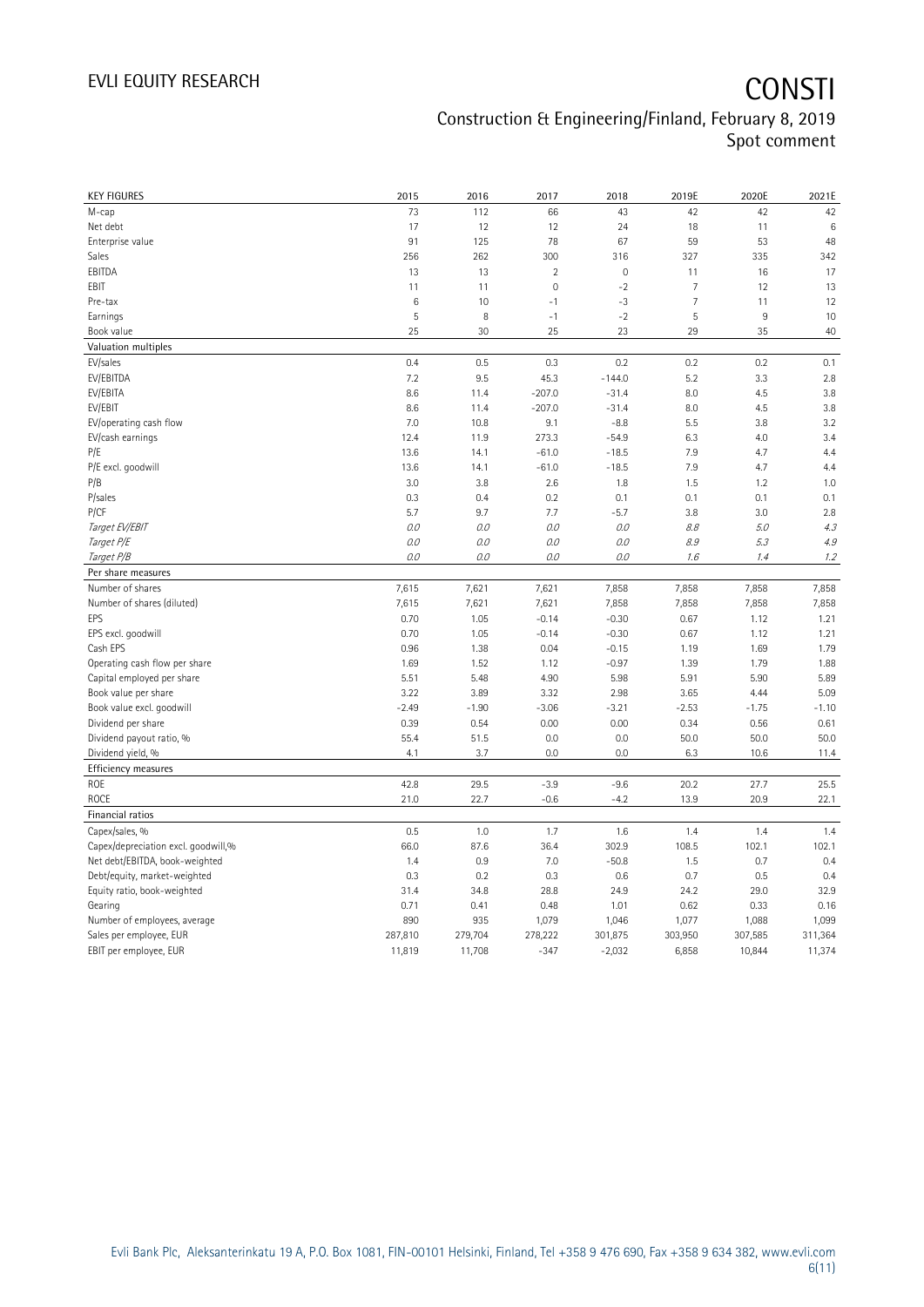## EVLI EQUITY RESEARCH **CONSTI** Construction & Engineering/Finland, February 8, 2019 Spot comment

COMPANY DESCRIPTION: Consti, listed in the Helsinki stock exchange in 2015, is one of the leading renovation and technical service companies in Finland. Consti has a comprehensive service offering covering technical building services, residential pipeline renovation, renovation contracting, building facade repair and maintenance, and other renovation and technical services for demanding residential and non-residential properties. Consti's strongest position is in residential building pipeline and façade renovations. Consti was established in 2008 to meet the growing need for repair and construction work.

### INVESTMENT CASE:

| <b>OWNERSHIP STRUCTURE</b>                      | <b>SHARES</b> | <b>EURm</b> | 0/0  |
|-------------------------------------------------|---------------|-------------|------|
| Ilmarinen Mutual Pension Insurance Company      | 780,451       | 4.136       | 9.9% |
| Evli Finnish Small Cap Fund                     | 490,000       | 2.597       | 6.2% |
| Danske Invest Finnish Institutional Equity Fund | 425,818       | 2.257       | 5.4% |
| Korkeela Esa Sakari                             | 411,600       | 2.181       | 5.2% |
| Kivi Risto Juhani                               | 375,300       | 1.989       | 4.8% |
| OP-Finland Small Firms Fund                     | 307,977       | 1.632       | 3.9% |
| Kalervo Markku                                  | 297,900       | 1.579       | 3.8% |
| Korkeela Antti Petteri                          | 276,894       | 1.468       | 3.5% |
| Aktia Capital Investment Fund                   | 185,850       | 0.985       | 2.4% |
| Mutual Fund eQ Nordic Small Cap                 | 181,624       | 0.963       | 2.3% |
| Ten largest                                     | 3,733,414     | 19.787      | 48%  |
| Residual                                        | 4,124,853     | 21.862      | 52%  |
| Total                                           | 7,858,267     | 41.649      | 100% |

| <b>EARNINGS CALENDAR</b> |           |  |
|--------------------------|-----------|--|
| April 26, 2019           | Q1 report |  |
| July 26, 2019            | Q2 report |  |
| October 25, 2019         | Q3 report |  |
|                          |           |  |
| OTHER EVENTS             |           |  |
| April 02, 2019           | AGM       |  |
|                          |           |  |

| COMPANY MISCELLANEOUS |                                             |
|-----------------------|---------------------------------------------|
| CEO: Esa Korkeela     | Hopeatie 2, 6. krs, 00440 Helsinki, Finland |
| CFO: Joni Sorsanen    | Tel: +358 10 288 6000                       |
| IR: Ismo Heikkilä     |                                             |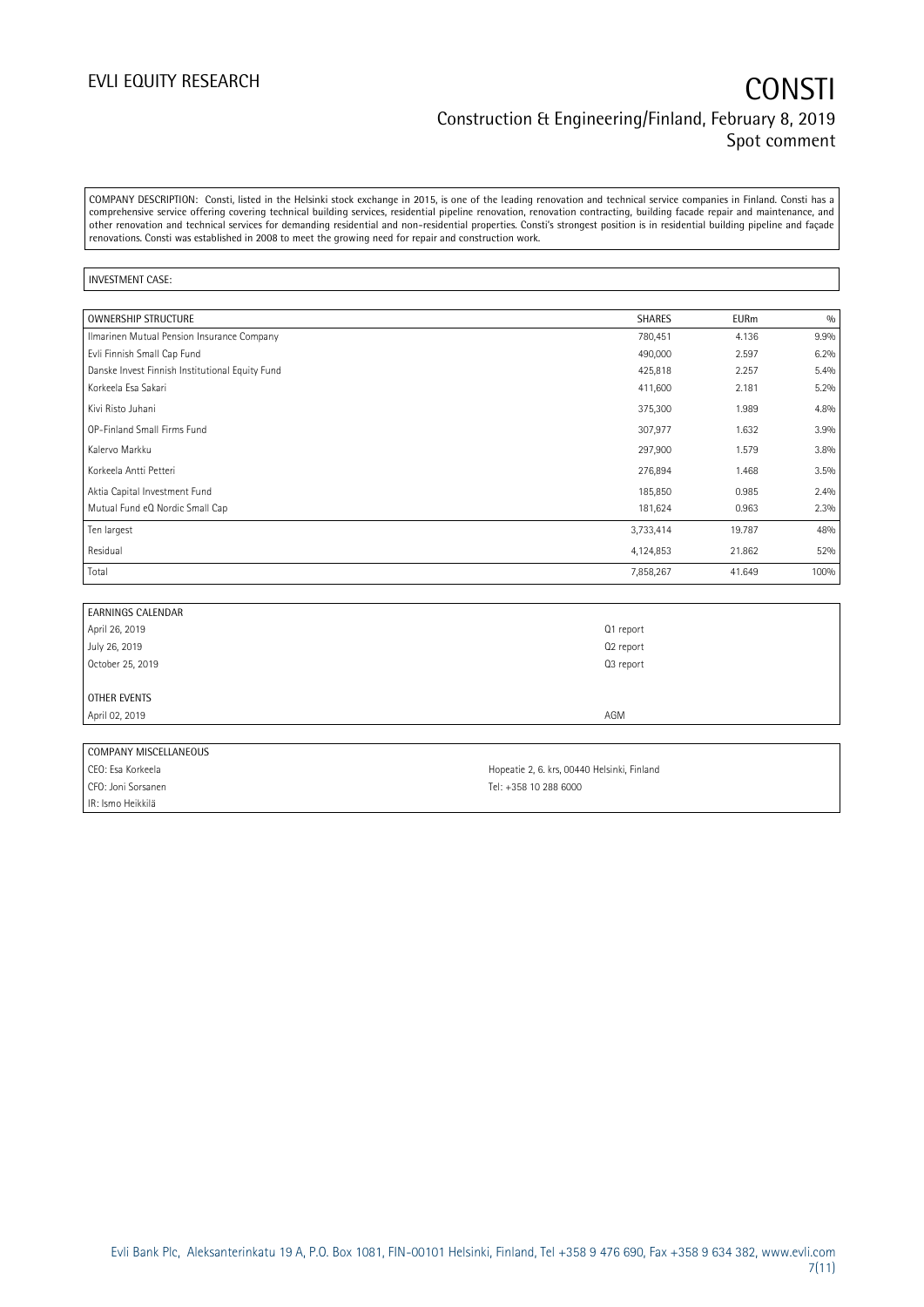# EVLI EQUITY RESEARCH **CONSTI** Construction & Engineering/Finland, February 8, 2019 Spot comment

DEFINITIONS

| P/E<br>Price per share<br>Earnings per share                                     | EPS<br>Profit before extraordinary items and taxes<br>$-$ income taxes + minority interest |  |  |
|----------------------------------------------------------------------------------|--------------------------------------------------------------------------------------------|--|--|
|                                                                                  | Number of shares                                                                           |  |  |
| P/Sales<br>Market cap<br>Sales                                                   | <b>DPS</b><br>Dividend for the financial period per share                                  |  |  |
|                                                                                  |                                                                                            |  |  |
| P/BV                                                                             | <b>CEPS</b>                                                                                |  |  |
| Price per share                                                                  | Gross cash flow from operations                                                            |  |  |
| Shareholders' equity + taxed provisionsper share                                 | Number of shares                                                                           |  |  |
| P/CF                                                                             | EV/Share                                                                                   |  |  |
| Price per share                                                                  |                                                                                            |  |  |
|                                                                                  | Enterprise value                                                                           |  |  |
| Operating cash flow per share                                                    | Number of shares                                                                           |  |  |
| EV (Enterprise value)                                                            | Sales/Share                                                                                |  |  |
| Market cap + net debt + minority interest at market value                        | Sales                                                                                      |  |  |
| - share of associated companies at market value                                  | Number of shares                                                                           |  |  |
|                                                                                  |                                                                                            |  |  |
| Net debt                                                                         |                                                                                            |  |  |
| Interest bearing debt - financial assets                                         | EBITDA/Share<br>Earnings before interest, tax, depreciation and amortisation               |  |  |
|                                                                                  | Number of shares                                                                           |  |  |
|                                                                                  |                                                                                            |  |  |
| EV/Sales                                                                         | EBIT/Share                                                                                 |  |  |
| Enterprise value                                                                 | Operating profit                                                                           |  |  |
| Sales                                                                            | Number of shares                                                                           |  |  |
|                                                                                  |                                                                                            |  |  |
| EV/EBITDA                                                                        | EAFI/Share                                                                                 |  |  |
| Enterprise value                                                                 | Pretax profit                                                                              |  |  |
| Earnings before interest, tax, depreciation and amortisation                     | Number of shares                                                                           |  |  |
|                                                                                  |                                                                                            |  |  |
| EV/EBIT                                                                          | Capital employed/Share                                                                     |  |  |
| Enterprise value                                                                 | Total assets - non interest bearing debt                                                   |  |  |
| Operating profit                                                                 | Number of shares                                                                           |  |  |
|                                                                                  |                                                                                            |  |  |
| Div yield, %                                                                     | Total assets                                                                               |  |  |
| Dividend per share                                                               | <b>Balance sheet total</b>                                                                 |  |  |
| Price per share                                                                  |                                                                                            |  |  |
|                                                                                  |                                                                                            |  |  |
| Payout ratio, %                                                                  | Interest coverage (x)                                                                      |  |  |
| <b>Total dividends</b>                                                           | Operating profit                                                                           |  |  |
| Earnings before extraordinary items and taxes - income taxes + minority interest | Financial items                                                                            |  |  |
| Net cash/Share                                                                   | Asset turnover (x)                                                                         |  |  |
| Financial assets $-$ interest bearing debt                                       | Turnover                                                                                   |  |  |
| Number of shares                                                                 | Balance sheet total (average)                                                              |  |  |
|                                                                                  |                                                                                            |  |  |
| ROA, %                                                                           | Debt/Equity, %                                                                             |  |  |
| Operating profit $+$ financial income $+$ extraordinary items                    | Interest bearing debt                                                                      |  |  |
| Balance sheet total - interest free short term debt                              | Shareholders' equity + minority interest + taxed provisions                                |  |  |
| - long term advances received and accounts payable (average)                     |                                                                                            |  |  |
|                                                                                  |                                                                                            |  |  |
| ROCE, %                                                                          | Equity ratio, %                                                                            |  |  |
| Profit before extraordinary items + interest expenses + other financial costs    | Shareholders' equity $+$ minority interest $+$ taxed provisions                            |  |  |
| Balance sheet total - noninterest bearing debt (average)                         | Total assets - interest free loans                                                         |  |  |
|                                                                                  |                                                                                            |  |  |
| ROE, %                                                                           | CAGR, %                                                                                    |  |  |
| Profit before extraordinary items and taxes - income taxes                       | Cumulative annual growthrate $=$ Average growthper year                                    |  |  |
| Shareholders' equity + minority interest + taxed provisions (average)            |                                                                                            |  |  |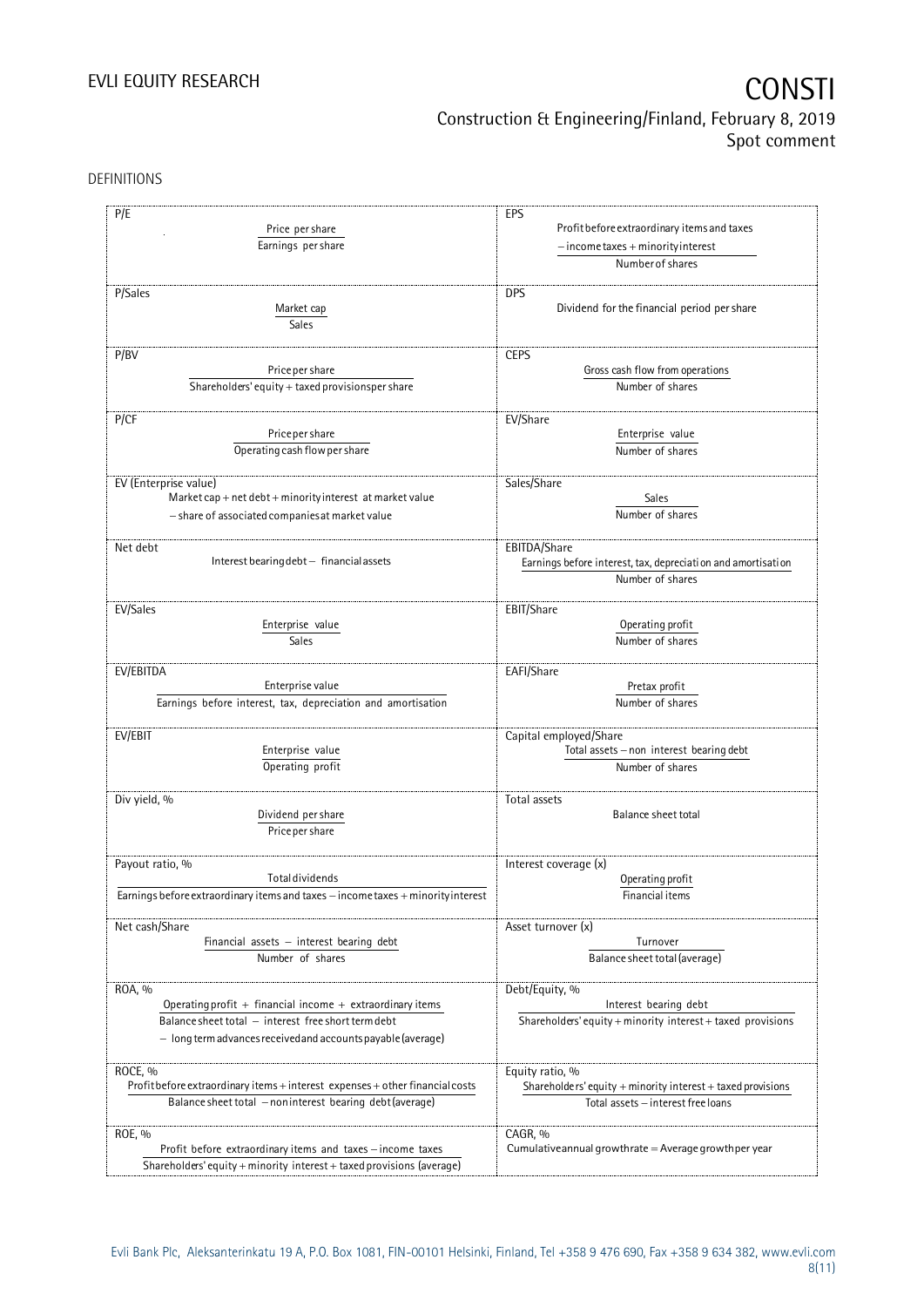### EVLI EQUITY RESEARCH **CONSTITUTE OF A CONSTITUTE OF A CONSTITUTE OF A CONSTITUTE OF A CONSTITUTE OF A CONSTITUTE** Construction & Engineering/Finland, February 8, 2019 Spot comment

Important Disclosures

Evli Research Partners Plc ("ERP") uses 12-month target prices. Target prices are defined by utilizing analytical techniques based on financial theory including (but not limited to) discounted cash flow analysis and comparative valuation. The selection of valuation methods depends on different circumstances. Target prices may be altered on the basis of new information coming to light in the underlying company or changes in interest rates, changes in foreign exchange rates, other securities prices or market indices or outlook for the aforementioned factors or other factors that may change the conditions of financial markets. Recommendations and changes by analysts are available at <https://research.evli.com/JasperAllModels.action?authParam=key;461&authParam=x;G3rNagWrtf7K&authType=3> Investment recommendations are defined as follows: Target price compared to share price Recommendation<br>  $\leq 10\%$  $\langle 5, 10, 10 \rangle$  SELL<br>  $\langle -10, 1, 10 \rangle$   $\langle 6, 10 \rangle$   $\langle 10, 10 \rangle$  $-10 - (+10) \%$  HOL<br>  $> 10 \%$  RIJY  $> 10\%$ ERP's investment recommendation of the analyzed company is updated at least 2 timer per year. 60% 53% 50% 39% 40% 30% 20% 8% 10%  $0%$ Sell Hold Buy

The graph above shows the distribution of ERP's recommendations of companies under coverage in 1st of February 2019. If recommendation is not given, it is not mentioned here.

### Name(s) of the analyst(s): Salokivi

This research report has been prepared by Evli Research Partners Plc ("ERP" or "Evli Research"). ERP is a subsidiary of Evli Bank Plc. Production of the investment recommendation has been concluded on 08.02.2019, 8:00. This report has been published on 08.02.2019, 8:30.

None of the analysts contributing to this report, persons under their guardianship or corporations under their control have a position in the shares of the company or related securities.

The date and time for any price of financial instruments mentioned in the recommendation refer to the previous trading day's closing price(s) unless otherwise stated in the report.

Each analyst responsible for the content of this report assures that the expressed views accurately reflect the personal views of each analyst on the covered companies and securities. Each analyst assures that (s)he has not been, nor are or will be, receiving direct or indirect compensation related to the specific recommendations or views contained in this report.

Companies in the Evli Group, affiliates or staff of companies in the Evli Group, may perform services for, solicit business from, hold long or short positions in, or otherwise be interested in the investments (including derivatives) of any company mentioned in the publication or report.

Neither ERP nor any company within the Evli Group have managed or co-managed a public offering of the company's securities during the last 12 months prior to, received compensation for investment banking services from the company during the last 12 months prior to the publication of the research report.

ERP may pursue an assignment from the issuer(s) of the financial instruments mentioned in the recommendation or this report. These assignments may have a limited economic or financial impact on ERP and/or Evli. Under such assignments ERP may perform services including, but not limited to, arranging investor meetings or –events, investor relations communication advisory and production of research material.

ERP has signed an agreement with the issuer of the financial instruments mentioned in the recommendation, which includes production of research reports. This assignment has a limited economic and financial impact on ERP and/or Evli. Under the assignment ERP performs services including, but not limited to,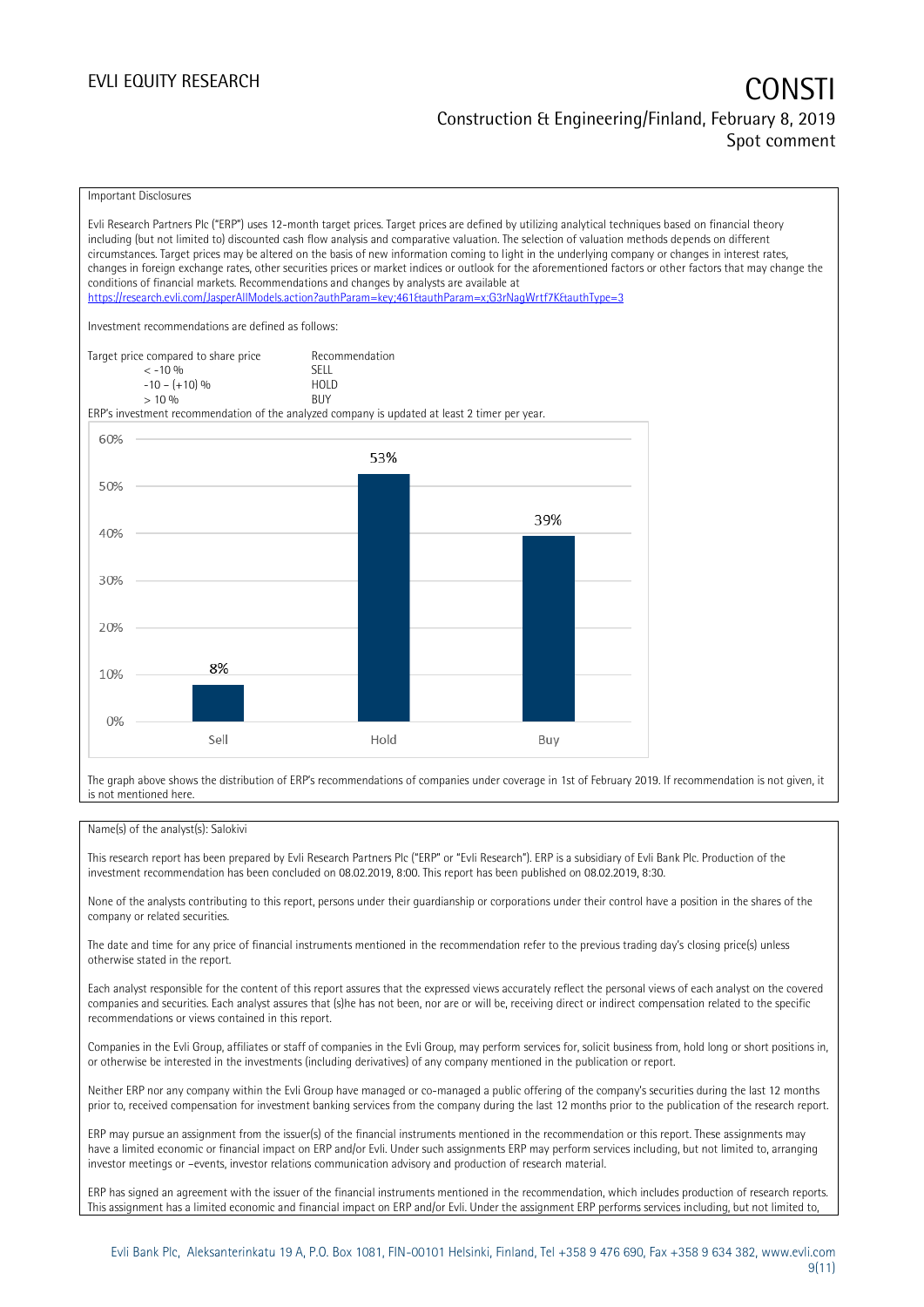arranging investor meetings or –events, investor relations communication advisory and production of research material.

ERP or another company within the Evli Group does not have an agreement with the company to perform market making services.

For the prevention and avoidance of conflicts of interests with respect to this report, there is an information barrier (Chinese wall) between Investment Research and Corporate Finance units concerning unpublished investment banking services to the company. The remuneration of the analyst(s) is not tied directly or indirectly to investment banking transactions performed by Evli Bank Plc or any company within Evli Group.

This report has not been disclosed to the company prior to its dissemination.

This report is provided and intended for informational purposes only and may not be used or considered under any circumstances as an offer to sell or buy any securities or as advice to trade any securities.

This report is based on sources ERP considers to be correct and reliable. The sources include information providers Reuters and Bloomberg, stock-exchange releases from the companies and other company news, Statistics Finland and articles in newspapers and magazines. However, ERP does not guarantee the materialization, correctness, accuracy or completeness of the information, opinions, estimates or forecasts expressed or implied in the report. In addition, circumstantial changes may have an influence on opinions and estimates presented in this report. The opinions and estimates presented are valid at the moment of their publication and they can be changed without a separate announcement. Neither ERP nor any company within the Evli Group are responsible for amending, correcting or updating any information, opinions or estimates contained in this report. Neither ERP nor any company within the Evli Group will compensate any direct or consequential loss caused by or derived from the use of the information represented in this publication.

All information published in this report is for the original recipient's private and internal use only. ERP reserves all rights to the report. No part of this publication may be reproduced or transmitted in any form or by any means, electronic, mechanical, photocopying, recording or otherwise, or stored in any retrieval system of any nature, without the written permission of ERP.

This report or its copy may not be published or distributed in Australia, Canada, Hong Kong, Japan, New Zealand, Singapore or South Africa. The publication or distribution of this report in certain other jurisdictions may also be restricted by law. Persons into whose possession this report comes are required to inform themselves about and to observe any such restrictions.

Evli Bank Plc is not registered as a broker-dealer with the U. S. Securities and Exchange Commission ("SEC"), and it and its analysts are not subject to SEC rules on securities analysts' certification as to the currency of their views reflected in the research report. Evli Bank is not a member of the Financial Industry Regulatory Authority ("FINRA"). It and its securities analysts are not subject to FINRA's rules on Communications with the Public and Research Analysts and Research Reports and the attendant requirements for fairness, balance and disclosure of potential conflicts of interest. This research report is only being offered in U.S. by Auerbach Grayson & Company, LLC (Auerbach Grayson) to Major U.S. Institutional Investors and is not available to, and should not be used by, any U.S. person or entity that is not a Major U.S. Institutional Investor. Auerbach Grayson is a broker-dealer registered with the U.S. Securities and Exchange Commission and is a member of the FINRA. U.S. entities seeking more information about any of the issuers or securities discussed in this report should contact Auerbach Grayson. The securities of non-U.S. issuers may not be registered with or subject to SEC reporting and other requirements.

ERP is not a supervised entity but its parent company Evli Bank Plc is supervised by the Finnish Financial Supervision Authority.